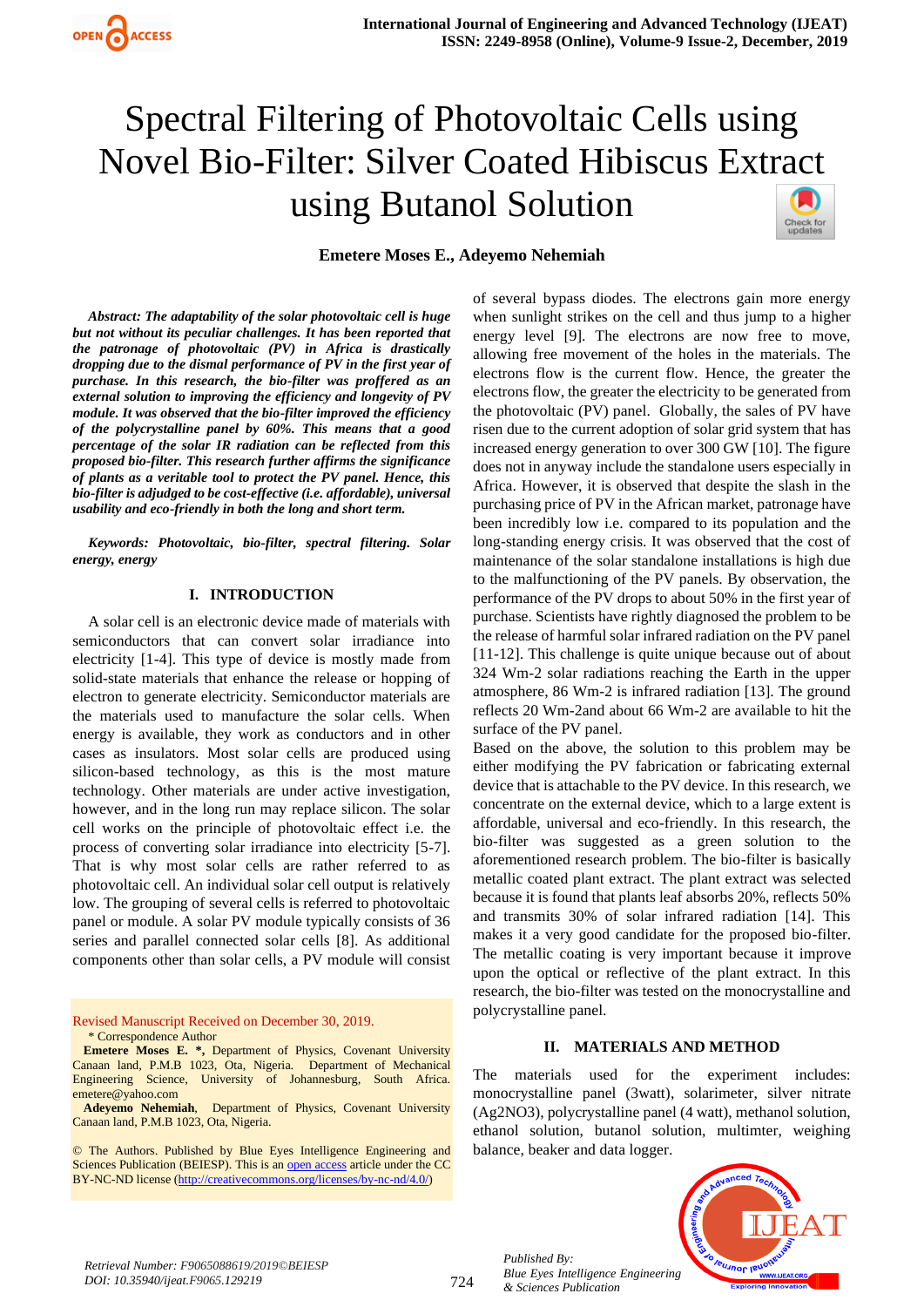# **Spectral Filtering of Photovoltaic Cells using Novel Bio-Filter: Silver Coated Hibiscus Extract using Butanol Solution**

The biofilter was synthesized in the laboratory using hibiscus flower extract and silver nitrate. The hibiscus flower were gotten around the Ota environ, Nigeria. The flowers were divided into four parts. Each portion of the flower was grinded (using electronic blender) in 20ml of ethanol. After blending, extracts were filtered out and mixed with 1.84g/mole of silver oxide (Ag2NO3) and then left for a day so that the silver compound can dissolve with the mixture. The filtrate was not heated to conserve the vital chemical components of the hibiscus flower (saturated hydrocarbons from 25 to 33 carbon atoms, esters, and carboxylic acids [15]). The two-polycrystalline PV panels (i.e. one panel sprayed with the biofilter and the second panel not sprayed) and four monocrystalline panels (i.e. two sprayed with the biofilter and the other two panels not sprayed) were connected to the data logger as shown in Figure 1.

The data logger was used to measure desired parameters such as radiation, current, voltage and power for two types of PV panels i.e. monocrystalline and polycrystalline [16]. A data logger records and saves all readings gotten from the PV panels in an SD card.



**Figure 1: Experimental set-up for field measurement**

# **III. RESULTS AND DISCUSSION**

This journal uses double-blind review process, which means that both the reviewer (s) and author (s) identities concealed from the reviewers, and vice versa, throughout the review process. All submitted manuscripts are reviewed by three reviewers one from India and rest two from overseas. There should be proper comments of the reviewers for the purpose of acceptance/ rejection. There should be minimum 01 to 02 week time window for it.

# **IV. MATH**

The graph below (Figure 2) shows the UV radiation (w/m2) against time (sec) plot of the silver coated hibiscus extract in butanol solution for the monocrystalline panel. The UV over the period was at its peak between 2000 -2800 sec. It was found that the maximum radiation is measured as 30W/m2. From the graph it is noticed that were fluctuating radiations that gives insight on the solar pattern over the research area. The graph below (Figure 3) shows the voltage (V) against time (sec) plot of the silver coated hibiscus extract in butanol solution for the monocrystalline panel. From the graph it is observed that there were rise and fall of voltages at various time intervals. The blue legend shows the coated panel while the green legend shows the uncoated monocrystalline panel. The values of the coated and uncoated panels were found to be almost the same.

The graph below (Figure 4) shows the current (A) against time (sec) plot of the silver coated hibiscus extract in butanol solution for the monocrystalline panel. The blue legend shows the coated panel while the green legend shows the uncoated monocrystalline panel. It is observed that the current of the uncoated panel is slightly higher than the coated panel, it is also noticed that the graph is sinusoidal in nature.

The graph below (Figure 5) shows the power (W) against time (sec) plot of the silver coated hibiscus extract in butanol solution for the monocrystalline panel. The blue legend shows the coated panel while the green legend shows the uncoated monocrystalline panel. The power output in uncoated panel was found to be slightly higher than the coated panel.

The graph below (Figure 6) shows the UV radiation (w/m2) against time (sec) plot of the silver coated hibiscus extract in butanol solution for the polycrystalline panel. The UV graph over the period was with a maximum radiation of 64 w/m2.

The graph below (Figure 7) shows the voltage (V) against time (sec) plot of the silver coated hibiscus extract in butanol solution for the polycrystalline panel. The blue legend shows the coated panel while the green legend shows the uncoated polycrystalline panel. It was found that the voltage output in the coated panel was higher than the uncoated panel.

The graph below (Figure 8) shows the current (A) against time (sec) plot of the silver coated hibiscus extract in butanol solution for the polycrystalline panel. The current output was found to be at its lowest value for both coated and uncoated panel.

The graph below (Figure 9) shows the power (W) against time (sec) plot of the silver coated hibiscus extract in butanol solution for the polycrystalline panel. The blue legend shows the coated panel while the green legend shows the uncoated polycrystalline panel. It was observed that the power output in the coated panel was significantly higher than uncoated panel. This means that the bio-filter improved the efficiency of the panel by 60%.



**Figure 2: UV radiation(w/m<sup>2</sup> ) against Time (sec) of Silver coated hibiscus extract in butanol solution for the monocrystalline panel**



*Published By: Blue Eyes Intelligence Engineering & Sciences Publication*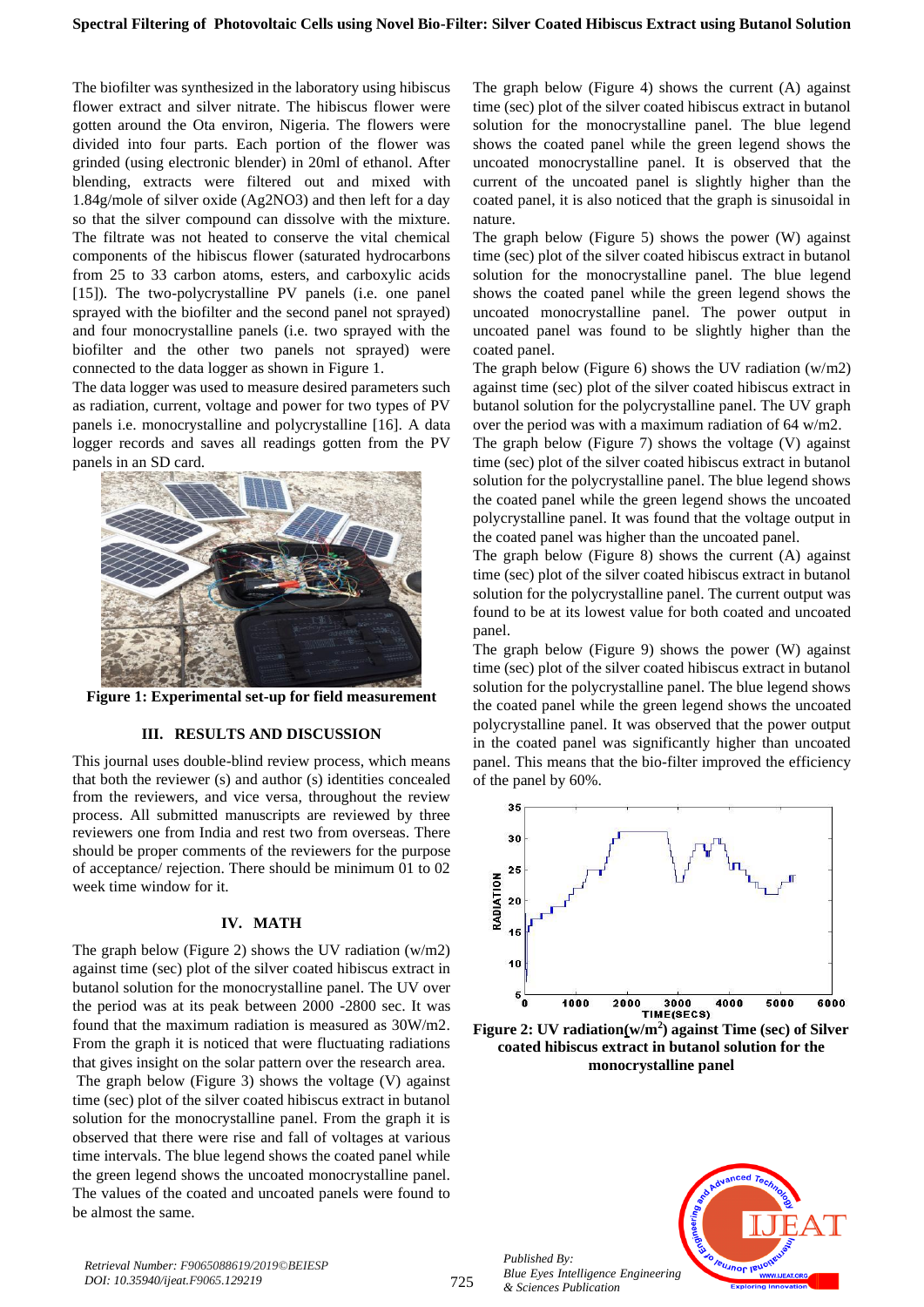

**Figure 3: Voltage (V) against Time (Sec) of the Silver coated hibiscus extract in butanol solution for the monocrystalline panel.**



**Figure 4: Current (A) against Time (Sec) of the Silver coated hibiscus extract in butanol solution for the monocrystalline panel.**



**Figure 5: Power (W) against Time (Sec) of the Silver coated hibiscus extract in butanol solution for the monocrystalline panel.**



**Figure 6: UV radiation(w/m<sup>2</sup> ) against Time (sec) of Silver coated hibiscus extract in butanol solution for the polycrystalline panel.**



**Figure 7: Voltage (V) against Time (Sec) of the Silver coated hibiscus extract in butanol solution for the polycrystalline panel.**



**Figure 8: Current (A) against Time (Sec) of the Silver coated hibiscus extract in butanol solution for the polycrystalline panel.**



**Figure 9: Power (W) against Time (Sec) of the Silver coated hibiscus extract in butanol solution for the polycrystalline panel**

# **V. CONCLUSION**

From the performance of the bio-filter on the monocrystalline and polycrystalline PV panel, it can be inferred that the silver coated hibiscus plant extract have high reflective properties to remove solar IR radiation. It was observed that the bio-filter improved the efficiency of the polycrystalline panel by 60%. This means that a good percentage of the solar IR radiation can be reflected from this proposed bio-filter.



*Published By:*

*& Sciences Publication*